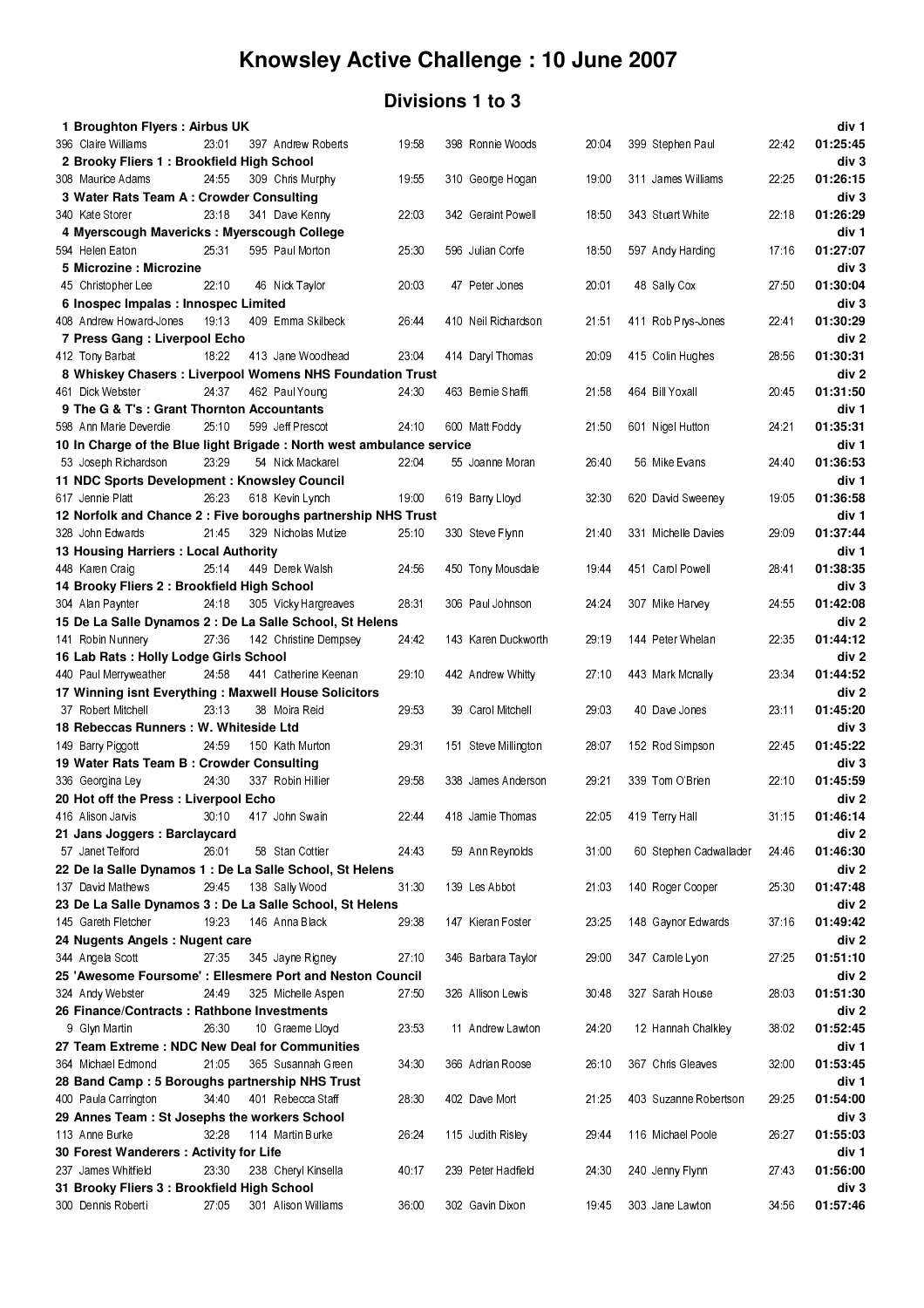| 32 The Fruit Platters: Knowsley PCT                                   |       |                        |       |                       |       |                         |       | div 1                        |
|-----------------------------------------------------------------------|-------|------------------------|-------|-----------------------|-------|-------------------------|-------|------------------------------|
| 177 Jan Rhodes                                                        | 32.00 | 178 Liz Gaulton        | 31:00 | 179 Aaron Barker      | 27:00 | 180 Jan Coulter         | 31:00 | 02:01:00                     |
| 33 Grand Gnashers: Goldup and Croston<br>81 Treva Goldup              | 24 55 | 82 Susan Hepworth      | 38:32 | 83 Shelley Dallas     | 34:58 | 84 Louise Lunt          | 24 51 | div <sub>3</sub><br>02:03:16 |
| 34 Mighty Motor Runs: HBOS PLC                                        |       |                        |       |                       |       |                         |       | div 1                        |
| 41 Nick Goldup                                                        | 25.40 | 42 Andrew Jones        | 27.08 | 43 Beth Harper        | 3544  | 44 Gemma Brougham       | 3549  | 02:04:21                     |
| 35 Team Hunters: C.A Hunter and Partners                              |       |                        |       |                       |       |                         |       | div 3                        |
| 121 Keith Rotherham                                                   | 30:25 | 122 Steve Ruane        | 27.34 | 123 Christine Roberts | 34 31 | 124 Kathryn Gee         | 34 31 | 02:07:01                     |
| 36 Edens Snails: Eden biodesign LTD                                   |       |                        |       |                       |       |                         |       | div <sub>3</sub>             |
| 105 Tamara Tugal                                                      | 34 31 | 106 Philip Ball        | 30.25 | 107 Ralph Davidson    | 29:43 | 108 Dave Simpson        | 32.25 | 02:07:04                     |
| 37 Makro Madcaps : Makro Wholesalers                                  |       |                        |       |                       |       |                         |       | div <sub>2</sub>             |
| 452 Travers Power                                                     | 29.55 | 453 Gary Mcmahon       | 22:11 | 454 Paula Mooney      | 53:11 | 455 Mike Lee            | 22.30 | 02:07:47                     |
| 38 Edens Eagles : Eden biodesign LTD                                  |       |                        |       |                       |       |                         |       | div 3                        |
| 101 Johanne Tabern                                                    | 3144  | 102 Crawford Brown     | 35.00 | 103 Alison Justice    | 41.44 | 104 Scott Rewcastle     | 20.11 | 02:08:39                     |
| 39 The Clamms : Knowsley Community College                            |       |                        |       |                       |       |                         |       | div 2                        |
| 5 Melissa Hinton                                                      | 33.40 | 6 Priscilla Lenny      | 29:15 | 7 Carmel Clowes       | 37:30 | 8 Sophie Roberts        | 28.30 | 02:08:55                     |
| 40 Adam's Ants: Knowsley PCT                                          |       |                        |       |                       |       |                         |       | div 1                        |
| 165 Adam Vinyard                                                      | 2148  | 166 Nicola Denny       | 34.38 | 167 Vernon Williams   | 39.00 | 168 Lindsey Scott       | 34 10 | 02:09:36                     |
| 41 All Saints Runners : All Saints School                             |       |                        |       |                       |       |                         |       | div 3                        |
| 1 Dawn Reardon                                                        | 31.31 | 2 Jean Walker          | 38 24 | 3 Claire Hartley      | 28.05 | 4 Stephanie Long        | 3248  | 02:10:48                     |
| 42 Aintree Harriers : University Hospital Aintree                     |       |                        |       |                       |       |                         |       | div 1                        |
| 481 P Skaife<br>43 Flower Power: Harvest Flower Shop                  | 20:12 | 482 C Barben           | 35.23 | 483 K Skaife          | 26:02 | 484 Mr Dhorajiwala      | 53.22 | 02:14:59<br>div <sub>3</sub> |
| 436 Jill Macquire                                                     | 28.01 | 437 Trish Marsden      | 29:00 | 438 Jean Murray       | 41:01 | 439 Angela Cunningham   | 41.00 | 02:19:02                     |
| 44 GI Janes: Aston Health                                             |       |                        |       |                       |       |                         |       | div 3                        |
| 609 Jayne Mcarthur                                                    | 27.59 | 610 Tracey Pickup      | 42.18 | 611 Pam Gibson        | 36:10 | 612 Anita Hewson        | 36.10 | 02:22:37                     |
| 45 As Fast as they Go: University Hospital Aintree                    |       |                        |       |                       |       |                         |       | div 1                        |
| 497 Pat Allan                                                         | 4543  | 498 Terry Allan        | 50.26 | 499 Glyn Thompson     | 22.33 | Michael Culshaw         | 26:04 | 02:24:46                     |
| 46 Not Very Athletic: Eden biodesign LTD                              |       |                        |       |                       |       |                         |       | div 3                        |
| 109 Anita Bate                                                        | 44 30 | 110 Louise Almond      | 36.50 | 111 Sarah Schofield   | 36.50 | 112 Andrew Wallace      | 29.13 | 02:27:23                     |
| 47 Aintree Hozzy Superstars : University Hospital Aintree             |       |                        |       |                       |       |                         |       | div 1                        |
| 558 Clare Cunningham                                                  | 44.20 | 559 Lilly Cunningham   | 44:20 | 560 Mike Cunningham   | 21:07 | 561 Peter Mogregor      | 38.00 | 02:27:47                     |
| 48 Run Forest Run: Knowsley PCT                                       |       |                        |       |                       |       |                         |       | div 1                        |
| 169 Sheila Mcgloughlin                                                | 50:00 | 170 Janine Swinscoe    | 31:00 | 171 Phil Morris       | 2242  | 172 Suzannah Jones      | 48:04 | 02:31:46                     |
| 49 Chadwick Champs 2: Chadwick Chartered Accountants                  |       |                        |       |                       |       |                         |       | div 3                        |
| 25 Stacey Unsworth                                                    | 33.25 | 26 Kate McCormick      | 33.25 | 27 Kevin Harvey       | 29:10 | 28 Emma Fitzgerald      | 5740  | 02:33:40                     |
| 50 The Mags: St Margaret Marys R.C Junior School                      |       |                        |       |                       |       |                         |       | div 1                        |
| 185 Ruth Carney                                                       | 27.22 | 186 Michael Darrcott   | 25.07 | 187 Paul Scully       | 54:00 | 188 Debbie Von Bargen   | 52:00 | 02:38:29                     |
| 51 Maxwells Pink Diamonds : Maxwell House Solicitors                  |       |                        |       |                       |       |                         |       | div 2                        |
| 29 Knstina Stoddern                                                   | 26:21 | 30 Stephen Mercer      | 32:00 | 31 Natalie Mcdermott  | 50:18 | 32 Jenny Hunter         | 50.18 | 02:38:57                     |
| 52 Chadwick Champs 1: Chadwick Chartered Accountants                  |       |                        |       |                       |       |                         |       | div 3                        |
| 21 Andrea Christodoulou                                               | 32:31 | 22 Jenny Banks         | 39:19 | 23 David Grindley     | 41.40 | 24 Rachel Du-Buisson    | 57:40 | 02:51:10                     |
| 53 Nugentcarians : Nugent care                                        | 33:00 | 349 Leanne Devlin      | 40.00 | 350 Elenor Dalton     | 60.00 | 351 Sue Campbell        | 40.00 | div 2<br>02:53:00            |
| 348 Emma Lucy<br>54 The A 4's : University Hospital Aintree           |       |                        |       |                       |       |                         |       | div 1                        |
| 493 Claire Duffy                                                      | 50:00 | 494 Jan Tyson          | 41:00 | 495 Lynn Reed         | 43.00 | 496 Paula Roberts       | 41.00 | 02:55:00                     |
| 55 Aintree Wanderers: University Hospital Aintree                     |       |                        |       |                       |       |                         |       | div 1                        |
| 562 Jan Gee                                                           | 48.00 | 563 Irene Hardaker     | 48.00 | 564 Val Morris        | 33.08 | 565 Rachel O'Connol     | 49.03 | 02:58:11                     |
| 56 The Lyons Den: University Hospital Aintree                         |       |                        |       |                       |       |                         |       | div 1                        |
| 566 Joyce Lyon                                                        | 52.24 | 567 John Lyon          | 52.24 | 568 Stephen Lyon      | 30.26 | 569 Tess Lagaspi        | 53.06 | 03:08:20                     |
| 57 Croziers Cronies: St Josephs the workers School                    |       |                        |       |                       |       |                         |       | div 3                        |
| 117 Marie Crozier                                                     | 42.52 | 118 Lorraine Cullinane | 55:17 | 119 Karen Edwards     | 42.52 | 120 Helen Yates         | 55.17 | 03:16:18                     |
| 58 Busty Babes: University Hospital Aintree                           |       |                        |       |                       |       |                         |       | div 1                        |
| 554 Joanne Nelson                                                     | 37.20 | 555 Lorraine Pierce    | 53:26 | 556 Sara Dauby        | 53:26 | 557 Charlotte Griffiths | 53:26 | 03:17:38                     |
| 59 Recover Me Quick: University Hospital Aintree                      |       |                        |       |                       |       |                         |       | div 1                        |
| 489 Karen Chorley                                                     | 53:00 | 490 Jill O'Brien       | 53:00 | 491 Sarah Groves      | 41:39 | 492 Claire Byrne        | 50.09 | 03:17:48                     |
| 60 Highway Hawks: KMBC                                                |       |                        |       |                       |       |                         |       | div 1                        |
| 65 Teresa Dawson                                                      | 60:55 | 66 Sue Tyrer           | 60.55 | 67 Jan Griffiths      | 38:00 | 68 Ian Ledsham          | 38.00 | 03:17:50                     |
| 61 The Gaspers: Knowsley PCT                                          |       |                        |       |                       |       |                         |       | div 1                        |
| 173 Gill Tickle                                                       | 4200  | 174 Viv Savage         | 50:00 | 175 Jan Whybourne     | 55:00 | 176 Vicky Whybourne     | 54:00 | 03:21:00                     |
| 62 The Sweaty Steppers: St Leos and Southmead Primary School          |       |                        |       |                       |       |                         |       | div 3                        |
| 217 Mandy Ryan                                                        | 55:14 | 218 Samantha Bonner    | 55.14 | 219 Karen Snape       | 42 36 | 220 Julie Ryan          | 55:14 | 03:28:18<br>div 3            |
| 63 Why Are We Here: St Leos and Southmead School<br>229 Emma Ashworth | 49.56 | 230 Jackie Lewin       | 55:14 | 231 Sandra Robinson   | 49 56 | 232 Lyndsey Walmsley    | 55:14 | 03:30:20                     |
|                                                                       |       |                        |       |                       |       |                         |       |                              |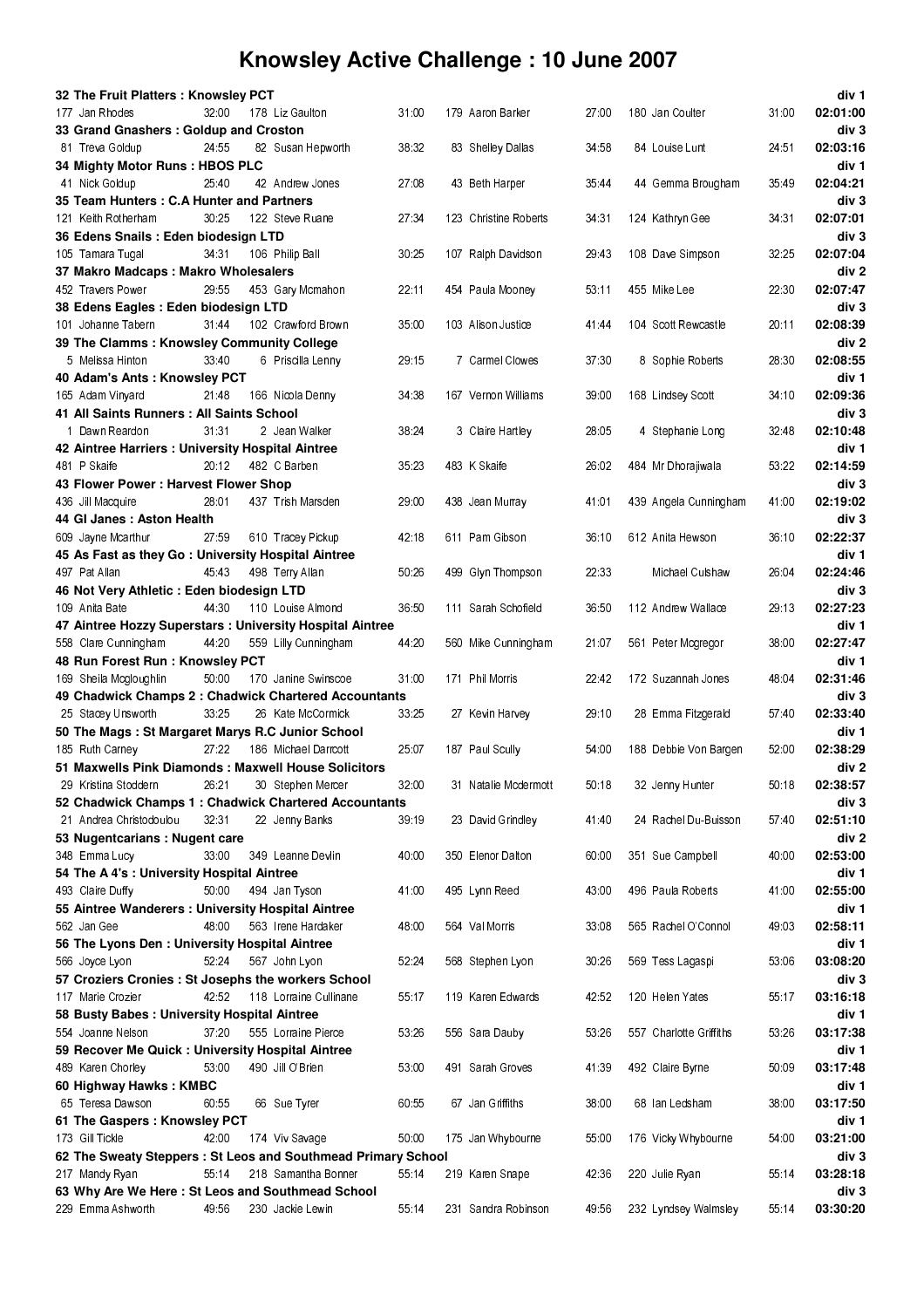| 64 Lords Lightweights : Maxwell House Solicitors                |       |                        |       |                           |       |                       |       | div 2             |
|-----------------------------------------------------------------|-------|------------------------|-------|---------------------------|-------|-----------------------|-------|-------------------|
| 33 Gillian Lord                                                 | 54:00 | 34 David Wooding       | 54:00 | 35 Ann Marie Burke        | 50.18 | 36 Hilary Henshall    | 54:00 | 03:32:18          |
| 65 Soap Suds: Sunlight                                          |       |                        |       |                           |       |                       |       | div 3             |
| 457 Linda Clark                                                 | 60.03 | 458 Liz Summer         | 33.40 | 459 Kerry Clark           | 60.04 | 460 Louise Hamilton   | 60.03 | 03:33:50          |
| 66 Jackies Girls: Aston Health<br>613 Jackie Davies             | 54.17 | 614 Lois Jones         | 57.20 | 615 Lynsey Dean           | 57.20 | 616 Maria Kelly       | 57.20 | div 3<br>03:46:17 |
| 67 Sister Scopes : University Hospital Aintree                  |       |                        |       |                           |       |                       |       | div 1             |
| 485 Dee Parry                                                   | 61:00 | 486 Peter Adgey        | 61:00 | 487 R Jameson             | 61:00 | 488 Sandra Jameson    | 44.00 | 03:47:00          |
| 68 Makro Weekenders: Makro Wholesalers                          |       |                        |       |                           |       |                       |       | div <sub>2</sub>  |
| 368 Jenny sherwood                                              | 47:36 | 369 Michelle Johnson   | 62.52 | 370 Kerry Fleming         | 62.52 | 371 Ryan Fitzpatrick  | 62.52 | 03:56:12          |
|                                                                 |       |                        |       | <b>Family and Friends</b> |       |                       |       |                   |
|                                                                 |       |                        |       |                           |       |                       |       |                   |
| 1 Dragons RC Team 1 : Dragons running club                      |       |                        |       |                           |       |                       |       | div 4             |
| 133 Nick Burke                                                  | 21:35 | 134 Graham Alexander   | 21:01 | 135 Graham Towson         | 20.10 | 136 Su Calvert        | 20.03 | 01:22:49          |
| 2 Brooky Fliers 4: Brookfield High School                       |       |                        |       |                           |       |                       |       | div 4<br>01:29:13 |
| 245 Roy Gibson<br>3 J.M.S. : JMS                                | 25.10 | 246 Julie Lenehan      | 21:23 | 247 Gerry Lenehan         | 17:40 | 248 Pete Fardy        | 25.00 | div <sub>4</sub>  |
| 233 Tony Roach                                                  | 24.09 | 234 Diane Roach        | 38.00 | 235 John Brady            | 20.15 | 236 Alan Rogers       | 24.09 | 01:46:33          |
|                                                                 |       |                        |       |                           |       |                       |       | div <sub>4</sub>  |
| 4 Dragons RC team 2 : Dragons running club<br>129 Peter Bedford | 27.10 | 130 Jim Lugsden        | 23.10 | 131 Nicole vanden Wittenb | 23.40 | 132 Ivan Mcintyre     | 34 02 | 01:48:02          |
| 5 Broken Hearts: Family and Friends                             |       |                        |       |                           |       |                       |       | div 4             |
| 85 Gordon Gorst                                                 | 24.00 | 86 John Worral         | 26.15 | 87 George Knight          | 29 00 | 88 Helen Mccarthy     | 29.18 | 01:48:33          |
| 6 White Side Wanders: W. Whiteside Ltd                          |       |                        |       |                           |       |                       |       | div <sub>4</sub>  |
| 153 Steve Murton                                                | 21:30 | 154 John Sayer         | 36.56 | 155 Diane Wigglesworth    | 32 00 | 156 Neil Wigglesworth | 27.20 | 01:57:46          |
| 7 Pacers and Plodders: Park View Primary School                 |       |                        |       |                           |       |                       |       | div <sub>4</sub>  |
| 241 Judith Adams                                                | 33.53 | 242 Ruth Quick         | 33.53 | 243 Phil Burke            | 24 15 | 244 John Buckley      | 27.00 | 01:59:01          |
| 8 Blue Athletic : St Margaret Marys R.C Junior School           |       |                        |       |                           |       |                       |       | div 4             |
| 125 Phil Doyle                                                  | 30.02 | 126 Anthony Doyle      | 31:10 | 127 Phil Stott            | 23 25 | 128 Rachael Stott     | 34 48 | 01:59:25          |
| 9 Maintenance Marvels: W. Whiteside Ltd                         |       |                        |       |                           |       |                       |       | div 4             |
| 161 John Williamson                                             | 3244  | 162 Adam Thomas        | 26.47 | 163 Tom Howard            | 2648  | 164 Pam Mcgee         | 35.02 | 02:01:21          |
| 10 Cool Runnings : KMBC Childrens Services                      |       |                        |       |                           |       |                       |       | div 4             |
| 384 Paul Collins                                                | 21.15 | 385 Jenny Arkhouse     | 46.30 | 386 Eileen Solvedt        | 29.10 | 387 Vicky Wright      | 27.30 | 02:04:25          |
| 11 The Wezy Kezies: Family and Friends                          |       |                        |       |                           |       |                       |       | div 4             |
| 570 Tommy Gibbons                                               | 29.32 | 571 Sandra Webster     | 41.29 | 572 John Gibbons          | 27 50 | 573 Michael Galley    | 28.15 | 02:07:06          |
| 12 Dynamite: KMBC Childrens Services                            |       |                        |       |                           |       |                       |       | div 4             |
| 376 Catherine Coulton                                           | 35.07 | 377 lan Hughes         | 27.00 | 378 Joanne Nulty          | 31:30 | 379 Mark Jackson      | 3745  | 02:11:22          |
| 13 The Only Ones : Family and Friends                           |       |                        |       |                           |       |                       |       | div 4             |
| 586 Jeff Sansbury                                               | 25.55 | 587 Dave Sansbury      | 35.00 | 588 Suzanne Husley        | 40.00 | 589 Gina White        | 32.00 | 02:12:55          |
| 14 The Sunday Strollers : KMBC Childrens Services               |       |                        |       |                           |       |                       |       | div 4             |
| 372 Andrew Cocklin                                              | 23.30 | 373 Sara Lovelady      | 38.00 | 374 Claire Burke          | 46.00 | 375 Helen Howarth     | 28.00 | 02:15:30          |
| 15 White van Athletic: W. Whiteside Ltd                         |       |                        |       |                           |       |                       |       | div 4             |
| 157 Paul Bellard                                                | 35.15 | 158 Mick Obrien        | 38:07 | 159 Stephanie Hughes      | 38.07 | 160 Lee Wilson        | 28.08 | 02:19:37          |
| 16 Jackies Jewels: Family and Friends                           |       |                        |       |                           |       |                       |       | div 4             |
| 77 Jacqueline Ashton                                            | 37.23 | 78 Ursula Maher        | 42:30 | 79 Beverley Thompson      | 31.32 | 80 Gerry Ashton       | 32.50 | 02:24:15          |
| 17 Us 3 and her: Family and Friends                             |       |                        |       |                           |       |                       |       | div 4             |
| 360 Graeme saunders                                             | 39.52 | 361 Christine Birchall | 43.28 | 362 Geoff Smith           | 39.53 | 363 Paul Jameson      | 39.51 | 02:43:04          |
| 18 Makro Professionals: Makro wholesalers                       |       |                        |       |                           |       |                       |       | div 4             |
| 93 Jean Fairhurst                                               | 32.12 | 94 Gail Davies         | 50.50 | 95 Sheila O'Brien         | 50.52 | 96 Vicky Holm         | 36.30 | 02:50:24          |
| 19 Tayla Mays Team: Makro wholesalers                           |       |                        |       |                           |       |                       |       | div 4             |
| 97 Rita Morris                                                  | 35:00 | 98 Christine Doyle     | 55.00 | 99 Anita Woodcock         | 55.00 | 100 Linda Roberts     | 35.00 | 03:00:00          |
| 20 Hywells Hunter: Family and Friends                           |       |                        |       |                           |       |                       |       | div 4             |
| 73 Hywell Williams                                              | 35:23 | 74 Carol Williams      | 43:27 | 75 Rose Maher             | 75.16 | 76 Ian Thompson       | 29.25 | 03:03:31          |
| 21 Six Legs and a wheelie: Family and Friends                   |       |                        |       |                           |       |                       |       | div 4             |
| 332 James Jamieson                                              | 56 35 | 333 Yvonne Jamieson    | 56 35 | 334 Faye Lynch            | 39 33 | 335 Eve Lynch         | 39.33 | 03:12:16          |
| 22 Renes Runners: Makro wholesalers                             |       |                        |       |                           |       |                       |       | div 4             |
| 356 Lynne Ambrose                                               | 34 27 | 357 Margaret Milne     | 56.00 | 358 Sylvia Ambrose        | 47.00 | 359 Karen McCormack   | 56.00 | 03:13:27          |
| 23 Norfolk and Hope: NHS Academy                                |       |                        |       |                           |       |                       |       | div 4             |
| 428 Lisa Wanng                                                  | 58.03 | 429 Berni Holloway     | 60.04 | 430 lain Wanng            | 20.03 | 431 Rebecca Langshaw  | 58:03 | 03:16:13          |
|                                                                 |       |                        |       |                           |       |                       |       |                   |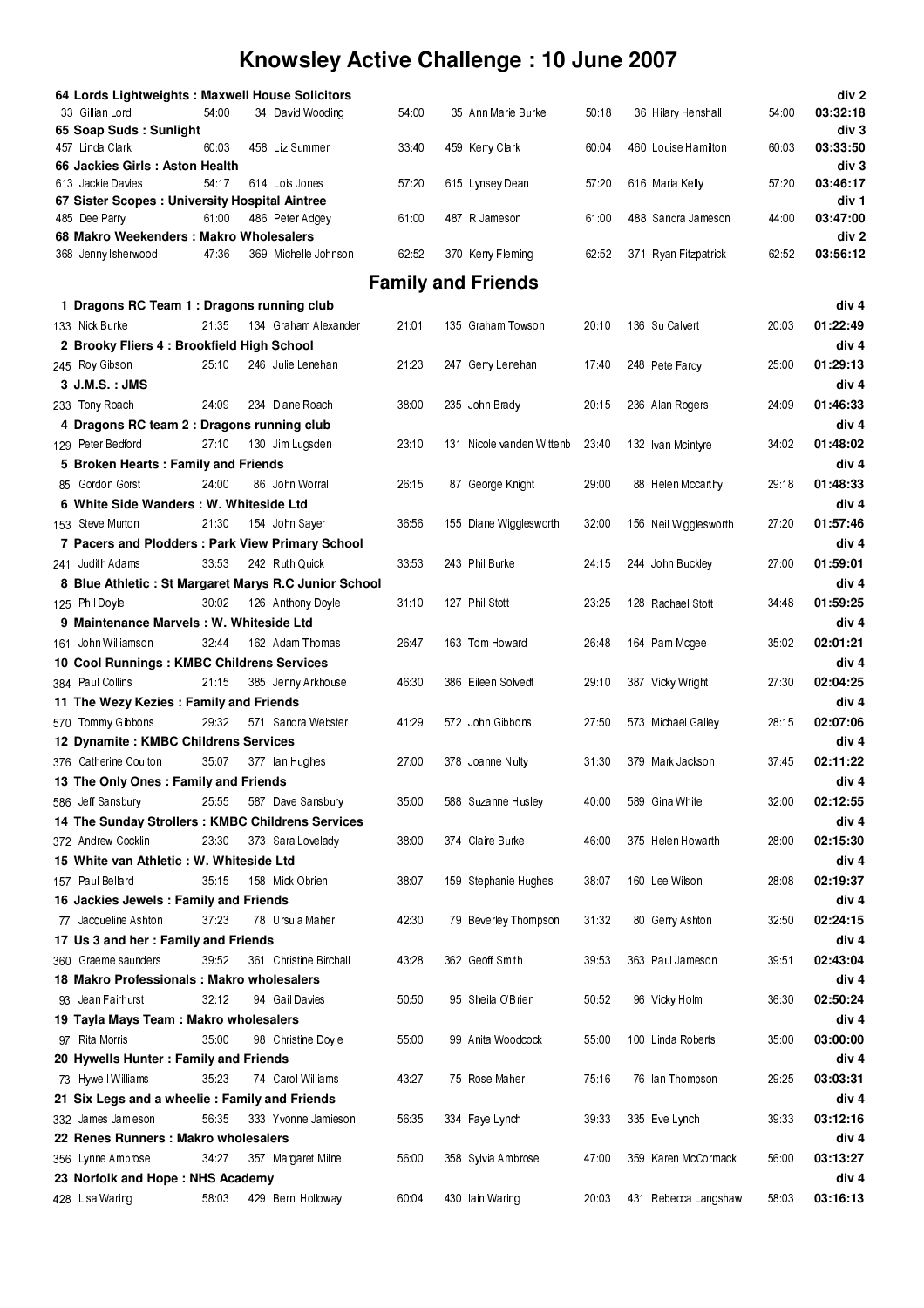| 24 The Mcgregors: Nhs Academy North West                   |       |     |                       |       |     |                         |       |                          |       | div <sub>4</sub> |
|------------------------------------------------------------|-------|-----|-----------------------|-------|-----|-------------------------|-------|--------------------------|-------|------------------|
| 316 Amy Mogregor                                           | 54:36 |     | 317 Roy Hill          | 54.36 |     | 318 Jennifer Mcgregor   | 54.36 | 319 Jonathan Mcgregor    | 54 36 | 03:38:24         |
| 25 The Mile Munchers: Brothers of Charity Services         |       |     |                       |       |     |                         |       |                          |       | div <sub>4</sub> |
| 201 Irene Chesworth                                        | 39.22 |     | 202 Martin Lang       | 39.22 |     | 203 Tommy Hitchen       | 70.24 | 204 Chacko Abraham       | 70.24 | 03:39:32         |
|                                                            |       |     |                       |       |     |                         |       |                          |       |                  |
|                                                            |       |     |                       |       |     | <b>Incomplete Teams</b> |       |                          |       |                  |
| <b>PD's: Family and Friends</b>                            |       |     |                       |       |     |                         |       |                          |       | div 4            |
| 320 Jennifer Duckworth                                     | 00:00 |     | 321 Paul Harrison     | 00.00 |     | 322 Mark Dempsey        | 00.00 | 323 Craig Critchley      | 00.00 |                  |
| The Speed Demons: KMBC Childrens Services                  |       |     |                       |       |     |                         |       |                          |       | div 1            |
| 380 Ann Rees                                               | 00:00 |     | 381 Stuart Evans      | 00.00 | 382 |                         | 00.00 | 383 Mike Duffy           | 00.00 |                  |
| 456 : Family & Friends                                     |       |     |                       |       |     |                         |       |                          |       | div <sub>4</sub> |
| 456 Nigel Breen                                            | 00:00 |     |                       | 00:00 |     |                         | 00:00 |                          | 00:00 |                  |
| <b>Academy Athletes: NHS ACADEMY North West</b>            |       |     |                       |       |     |                         |       |                          |       | div <sub>4</sub> |
| 473 Gill Cunnah                                            | 00:00 |     | 474 Ruth Neville      | 00.00 |     | 475 Hilary Christopher  | 00.00 | 476 Barbara Shuttleworth | 00.00 |                  |
| <b>Old Timers: Family and Friends</b>                      |       |     |                       |       |     |                         |       |                          |       | div <sub>4</sub> |
| 477 Carol Roynane                                          | 00:00 |     | 478 Dave Roynane      | 00.00 |     | 479 Richard Graham      | 00.00 | 480 Bernie Webber        | 00.00 |                  |
| <b>Kirkby Cougars: Family and Friends</b>                  |       |     |                       |       |     |                         |       |                          |       | div 4            |
| 69 Vanessa Mulligan                                        | 00:00 |     | 70 Mellissa Jones     | 00.00 |     | 71 Claire Thomas        | 00:00 | 72 Olivia Donacky        | 00.00 |                  |
| <b>Firemans Lift: Family and Friends</b>                   |       |     |                       |       |     |                         |       |                          |       | div 4            |
| 89 Stephen Mullroy                                         | 00.00 |     | 90 John Joint         | 00:00 |     | 91 Michael Jones        | 00:00 | 92 Michelle Mahoney      | 00:00 |                  |
| The Make Oops: Local Solutions                             |       |     |                       |       |     |                         |       |                          |       | div 1            |
| 49 Colin Mcaviev                                           | 00:00 |     | 50 Alan Mcdonald      | 00.00 |     | 51 Mark Melia           | 00:00 | 52 Charlotte Kemp        | 00.00 |                  |
| Eve's Puddings: Family and Friends                         |       |     |                       |       |     |                         |       |                          |       | div 4            |
| 312 Lynn Paalman                                           | 00.00 |     | 313 Barbara Callaghan | 00.00 |     | 314 Margaret Hall       | 00:00 | 315 Edie Holbrook        | 00.00 |                  |
| The Elms Tigers : The Elms Special school                  |       |     |                       |       |     |                         |       |                          |       | div 2            |
| 225 Lisa Bradley                                           | 00:00 |     | 226 Jamie Campbell    | 00.00 |     | 227 Donna Dyce          | 00 00 | 228 Marion Dunbar        | 00.00 |                  |
| The Road Runners : Family and Friends                      |       |     |                       |       |     |                         |       |                          |       | div <sub>4</sub> |
| 574 Paul Appleton                                          | 00:00 |     | 575 Scott Simpson     | 00:00 |     | 576 Rachael Gibbons     | 00:00 | 577 Louise Gibbons       | 00.00 |                  |
| Martins Marauders : St Margaret Marys R.C Junior School    |       |     |                       |       |     |                         |       |                          |       | div <sub>3</sub> |
| 578 Martin Maloney                                         | 00.00 |     | 579 Lorraine Lucas    | 00:00 |     | 580 Julie Shipley       | 00:00 | 581 Michelle Manning     | 00.00 |                  |
| The Young Conspiracy : St Margaret Marys R.C Junior School |       |     |                       |       |     |                         |       |                          |       | div 1            |
| 582 Anthony Darracott                                      | 00.00 |     | 583 Kevin Yip         | 00.00 |     | 584 Brian Dawe          | 00.00 | 585 Paula Young          | 00:00 |                  |
| <b>Five Alive: Brothers of Charity</b>                     |       |     |                       |       |     |                         |       |                          |       | div 4            |
| 197 Joe Green                                              | 00:00 |     | 198 Brian Edwards     | 00.00 |     | 199 Lyndsey Badrock     | 00.00 | 200 Geoff Burrows        | 00.00 |                  |
| 2 Good 2 B True : Brothers of charity services             |       |     |                       |       |     |                         |       |                          |       | div 4            |
| 213 Alan Worral                                            | 00:00 |     | 214 Michael Dempsey   | 00 00 |     | 215 mark Hulbert        | 00:00 | 216 Pam Murrell          | 00 00 |                  |
| Jean's Joggers: Family and Friends                         |       |     |                       |       |     |                         |       |                          |       | div 4            |
| 590 Jeanette Jones                                         | 00.00 | 591 | Peter Jones           | 00.00 |     | 592 Geoff Jones         | 00:00 | 593 Jean Jones           | 00:00 |                  |
| 3 to Go: Brothers of Charity Services                      |       |     |                       |       |     |                         |       |                          |       | div 4            |
| 205 Mark Sweeney                                           | 00.00 |     | 206 Paul NG           | 00.00 |     | 207 Ali Zamill          | 00.00 | 208 Janet Scotton        | 00.00 |                  |
| The Elms Lions : The Elms Special school                   |       |     |                       |       |     |                         |       |                          |       | div 2            |
| 221 Dina Kenyan                                            | 00:00 |     | 222 B Squires         | 00.00 |     | 223 L Black             | 00:00 | 224 K Bowden             | 00.00 |                  |
| Racing For the Finish: Brothers of Charity Services        |       |     |                       |       |     |                         |       |                          |       | div 4            |
| 209 Glenroy Murley                                         | 00:00 |     | 210 John Fisher       | 00.00 |     | 211 Sandra Wright       | 00:00 | 212 John Hardword        | 00.00 |                  |
| Aintree Latecomers : University Hospital Aintree           |       |     |                       |       |     |                         |       |                          |       | div 1            |
| 622 Dave Mawes                                             | 00:00 |     | 623 Donna Mawes       | 00.00 |     | 624 Danielle Stewart    | 00:00 | 625 Dave Barnes          | 00.00 |                  |
| 621 : Ashton health care LTD                               |       |     |                       |       |     |                         |       |                          |       | div 4            |
| 621 Lesley Harrison                                        | 00.00 |     |                       | 00:00 |     |                         | 00.00 |                          | 00.00 |                  |
| 608: Whiston Town Council                                  |       |     |                       |       |     |                         |       |                          |       | div 4            |
| 608 Mike Donovan                                           | 00.00 |     |                       | 00.00 |     |                         | 00:00 |                          | 00.00 |                  |
| 607: Family and Friends                                    |       |     |                       |       |     |                         |       |                          |       | div 1            |
| 607 David Coleman                                          | 00.00 |     |                       | 00.00 |     |                         | 00:00 |                          | 00.00 |                  |
| 606 : Family and Friends                                   |       |     |                       |       |     |                         |       |                          |       | div 1            |
| 606 Mohamed Yakub Kholas 00:00                             |       |     |                       | 00:00 |     |                         | 00:00 |                          | 00:00 |                  |
| <b>DLA Dynamos : DLA PIPER UK LLP</b>                      |       |     |                       |       |     |                         |       |                          |       | div 1            |
| 602 Lesley Mogoldrick                                      | 00:00 |     | 603 Paul Walsh        | 00.00 |     | 604 John Vickery        | 00:00 | 605 Mark Foster          | 00:00 |                  |
|                                                            |       |     |                       |       |     |                         |       |                          |       |                  |